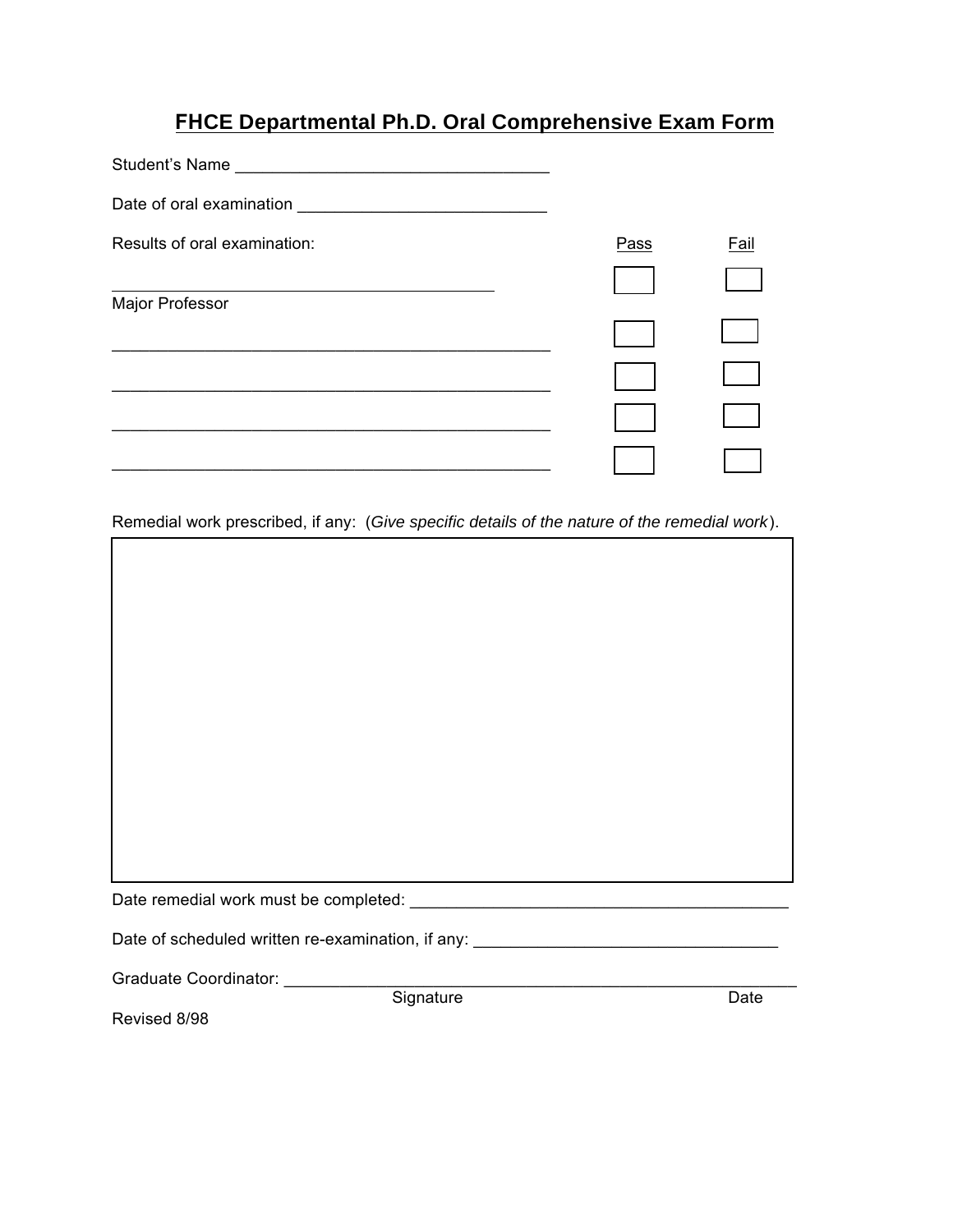## **Appendix 2**

## *Oral Presentation Rubric*

| Oral Communication: Expressing ideals clearly when communicating orally                                                                |                                                                                                                                                                                                                                                                                    |                                                                                                                                                                                                                            |                                                                                                                                                                                                                          |                                                                                                                                                                                           |  |  |  |
|----------------------------------------------------------------------------------------------------------------------------------------|------------------------------------------------------------------------------------------------------------------------------------------------------------------------------------------------------------------------------------------------------------------------------------|----------------------------------------------------------------------------------------------------------------------------------------------------------------------------------------------------------------------------|--------------------------------------------------------------------------------------------------------------------------------------------------------------------------------------------------------------------------|-------------------------------------------------------------------------------------------------------------------------------------------------------------------------------------------|--|--|--|
| <b>Levels of Achievement:</b>                                                                                                          |                                                                                                                                                                                                                                                                                    |                                                                                                                                                                                                                            |                                                                                                                                                                                                                          |                                                                                                                                                                                           |  |  |  |
| Criteria                                                                                                                               | <b>Exemplary</b>                                                                                                                                                                                                                                                                   | Proficient                                                                                                                                                                                                                 | <b>Marginal</b>                                                                                                                                                                                                          | Unacceptable                                                                                                                                                                              |  |  |  |
| <b>Organization</b>                                                                                                                    | Presentation is clear, logical, and<br>sequential. Listener can follow line<br>of reasoning.                                                                                                                                                                                       | Presentation is generally<br>clear and well organized. A<br>few minor points may be<br>confusing.                                                                                                                          | Listener can follow presentation<br>with effort. Some arguments are<br>not clear. Organization seems<br>haphazard.                                                                                                       | Logic of arguments is not<br>made clear. Listeners are<br>confused.                                                                                                                       |  |  |  |
| <b>Style</b>                                                                                                                           | Level of presentation is appropriate<br>for the audience. Presentation is a<br>planned conversation, paced for<br>audience understanding. It is not a<br>reading of a paper. Speaker is<br>clearly comfortable in front of the<br>group and can be heard by all.                   | Level of presentation is<br>generally appropriate. Pacing<br>is sometimes too fast or slow.<br>The presenter seems slightly<br>uncomfortable at times, and<br>the audience occasionally has<br>trouble hearing him or her. | Aspects of presentation are too<br>elementary or too sophisticated for<br>audience. Presenter seems<br>uncomfortable and can be heard<br>only if listener is very attentive.<br>Much of the information is read.         | Presentation consistently is<br>too elementary or too<br>sophisticated for the audience.<br>Information is read to<br>audience. Presenter is<br>obviously anxious and cannot<br>be heard. |  |  |  |
| <b>Use of Communication</b><br>Aids (e.g.,<br>Transparencies, Slides,<br>Posters, Handouts,<br><b>Computer Generated</b><br>Materials) | Communication aids enhance the<br>presentation. They are prepared in<br>a professional manner. Font on<br>visuals is large enough to be seen<br>by all. Information is organized to<br>maximize audience understanding.<br>Details are minimized so that main<br>points stand out. | Communication aids<br>contribute to the quality of<br>the presentation. Font size is<br>appropriate for reading.<br>Appropriate information is<br>included. Some material is<br>not supported by visual aids.              | Communication aids are poorly<br>prepared or used inappropriately.<br>Font is too small to be easily seen.<br>Too much information is included.<br>Unimportant material is<br>highlighted. Listeners may be<br>confused. | No communication aids are<br>used, or they are so poorly<br>prepared that they detract<br>from the presentation.                                                                          |  |  |  |